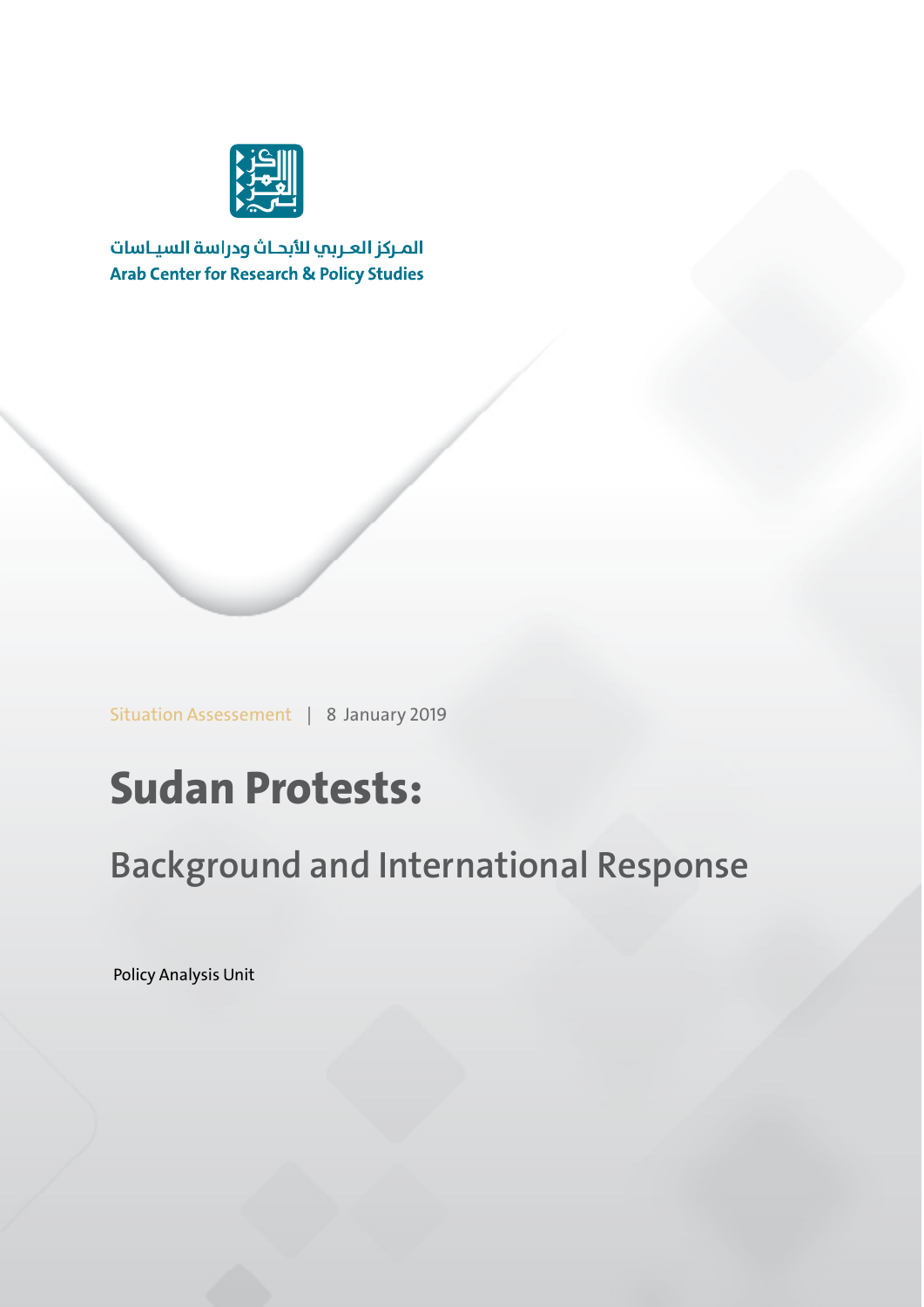#### **Sudan Protests:** Background and International Response

Series: Situation Assessement

8 January 2019

Policy Analysis Unit

The Policy Analysis Unit is the Center's department dedicated to the study of the region's most pressing current affairs. An integral and vital part of the ACRPS' activities, it offers academically rigorous analysis on issues that are relevant and useful to the public, academics and policy-makers of the Arab region and beyond. The Policy Analysis Unit draws on the collaborative efforts of a number of scholars based within and outside the ACRPS. It produces three of the Center's publication series: Assessment Report, Policy Analysis, and Case Analysis reports.

Copyright © 2018 Arab Center for Research and Policy Studies. All Rights Reserved.

The Arab Center for Research and Policy Studies is an independent research institute and think tank for the study of history and social sciences, with particular emphasis on the applied social sciences.

The Center's paramount concern is the advancement of Arab societies and states, their cooperation with one another and issues concerning the Arab nation in general. To that end, it seeks to examine and diagnose the situation in the Arab world - states and communities- to analyze social, economic and cultural policies and to provide political analysis, from an Arab perspective.

The Center publishes in both Arabic and English in order to make its work accessible to both Arab and non-Arab researchers.

The Arab Center for Research and Policy Studies Al-Tarfa Street, Wadi Al Banat Al-Dayaen, Qatar PO Box 10277, Doha +974 4035 4111 +974 40354114 www.dohainstitute.org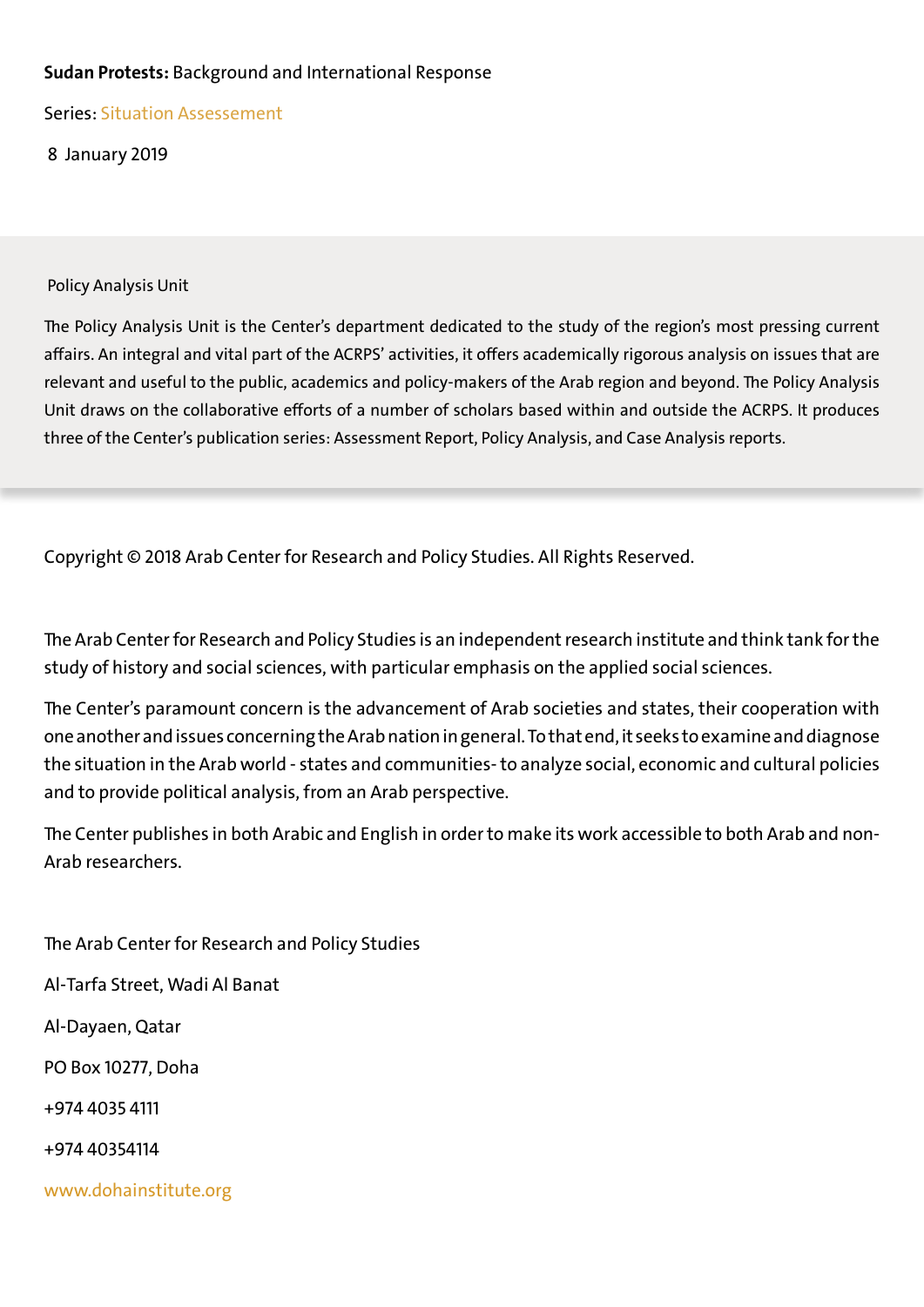# **Table of Contents**

| What is Behind the Protests? Manual Manual Manual Manual Manual Manual Manual Manual Manual Manual M                                                                                                                                 |  |
|--------------------------------------------------------------------------------------------------------------------------------------------------------------------------------------------------------------------------------------|--|
| <b>Regime Cohesion Advisory Advisory Contract Contract Contract Contract Contract Contract Contract Contract Contract Contract Contract Contract Contract Contract Contract Contract Contract Contract Contract Contract Contrac</b> |  |
| Fear of the Unknown <b>Experience International Contract of the Unknown</b>                                                                                                                                                          |  |
| International Consensus Behind the Regime                                                                                                                                                                                            |  |
|                                                                                                                                                                                                                                      |  |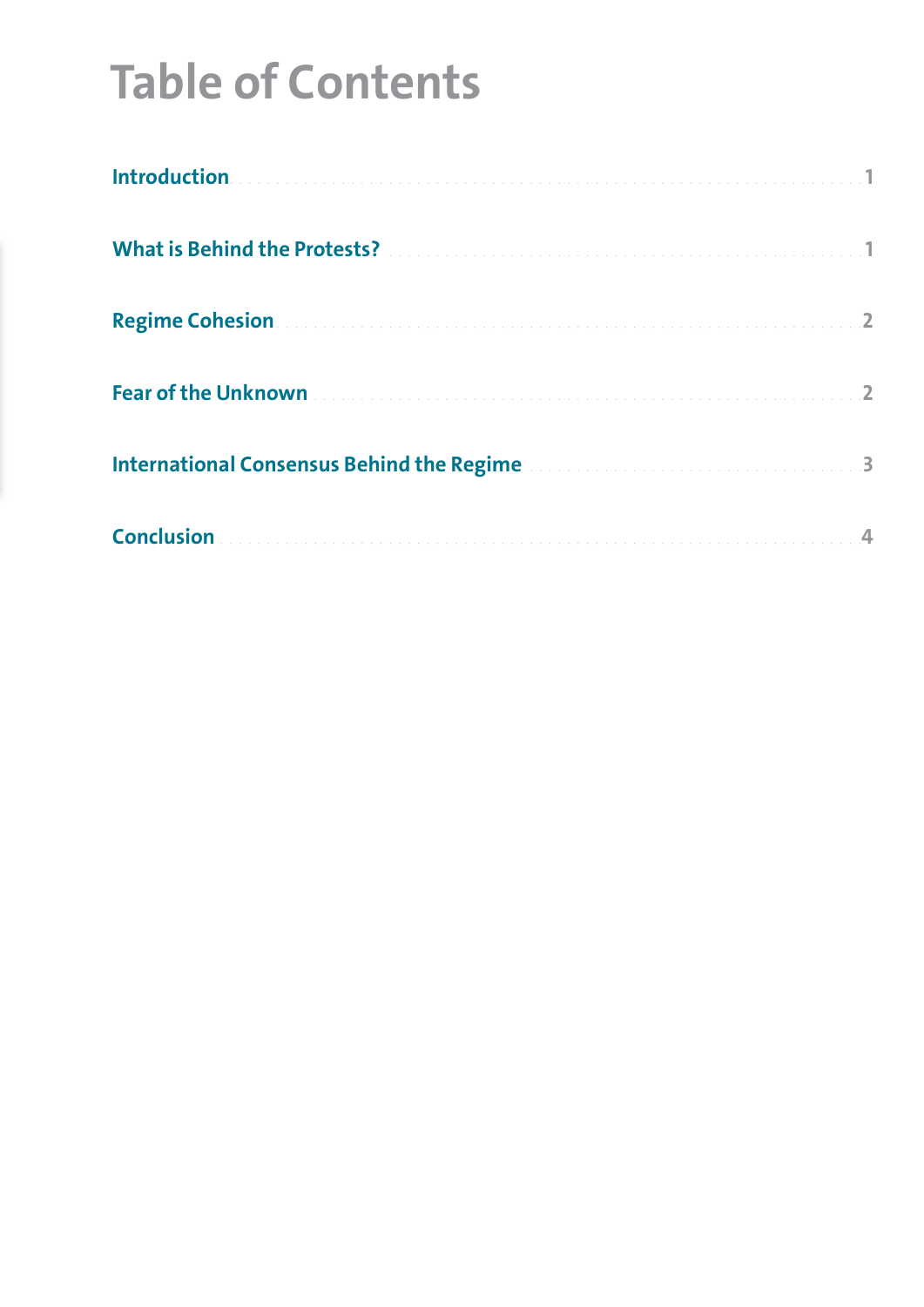#### <span id="page-3-0"></span>**Introduction**

Popular protests calling for the resignation of President Omar al-Bashir in Sudan continue. According to Amnesty International, 37 people have already been shot dead by security forces, yet there have been no signs to say that the demonstrations are coming to an end nor that the authorities will make any concessions. Despite the continuing protests, the regime retains full control of the capital and has so far succeeded in preventing major demonstrations by pre-emptive intervention or directly suppressing them. Conversely, protests have begun to shift from sporadic outbreaks to somewhat organized events. The (unofficial) trade union syndicate, which was publicly assembled after the outburst of protests and includes doctors, engineers, pharmacists, lawyers, university professors, journalists and others, organized a march to the Republican Palace on 25 December 2018 to deliver a petition demanding the president's resignation, but the security forces broke up the march. A secret command seems to be coordinating protests that have spontaneously erupted in the provinces and spread to Khartoum in less than 24 hours. This is in contrast to previous uprisings in Sudan, which were launched from the capital and then spread across the provinces.

#### **What is Behind the Protests?**

Economic hardship, and specifically the government's decision to raise bread prices, was the principle cause of protests in the north-eastern working-class railway city of Atbara, 310 kilometers from the capital. The protests brought to mind the April 1985 uprising that toppled the regime of former President Gaafar Nimeiry (1969-1985) when he announced policies in line with the World Bank's recommendations for austerity and the cutting of bread and fuel subsidies.

The current crisis facing the regime is the result of a series of measures that began at the end of 2017. These measures followed the first budget announced by the so-called National Reconciliation Government headed by the Vice-President, Lieutenant General Bakri Hassan Saleh. This Government's Minister of Finance is also from a military background; i.e. with no experience in economics. Once the budget was announced, the currency began to depreciate rapidly. The US decision to lift most of the economic sanctions imposed on Sudan in early 2017 did not help the situation. The government responded by cracking down on money supply in the markets, hoping to curb the informal currency trade. But this policy has caused great hardship for citizens, on top of high prices and salaries that do not cover even essentials. Long queues for bread and fuel aside, people must now also brave the crowds to withdraw money from banks. This reached a high point at Eid al-Adha last year, when many could not withdraw their deposits or receive their salaries. The country appeared to be facing complete paralysis, and the regime seemed indifferent to it. Instead it took it upon itself to amend the constitution to allow Bashir to serve another term from 2020.

The tension was compounded by the disappointment that the national dialogue announced by President al-Bashir in early 2014 did not yield positive results. The regime refused to make any real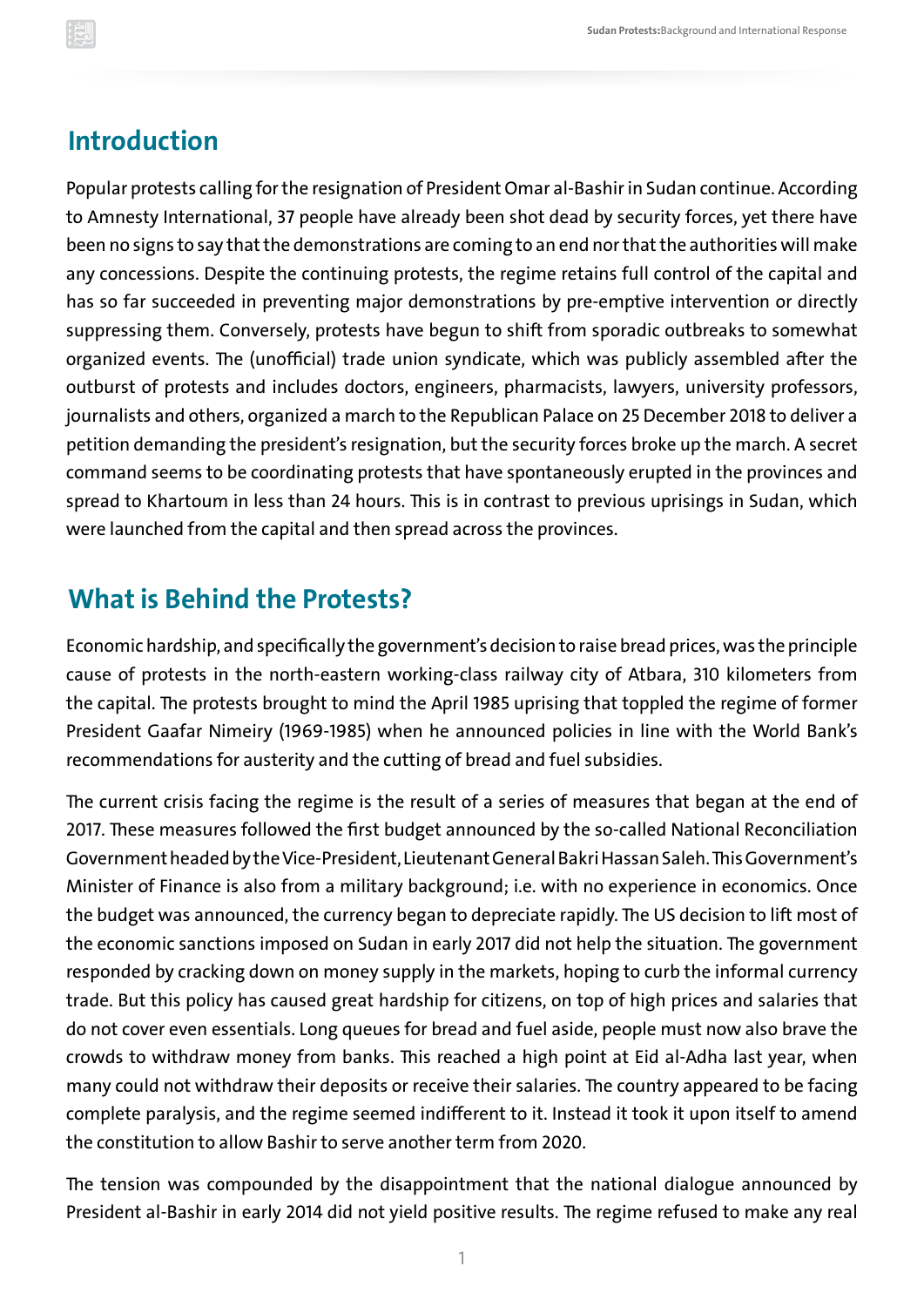<span id="page-4-0"></span>concessions in the dialogue sessions or even to respond to the opposition's demand to postpone the 2015 elections until a new constitution and fair electoral procedures were agreed. Some of the most important participants in the dialogue ended up facing arrest, such as former Prime Minister Sadiq al-Mahdi.

Under these conditions it took no more than a spark for the protests to erupt. President Bashir tried to contain the situation by appointing a new prime minister in September 2018. But the new government retained most of its former ministers, unable to stop the declining exchange rate or control the prices of commodities, but instead raised the price of bread and fuel prices, a move which proved to be the final straw.

#### **Regime Cohesion**

The outbreak of continued demonstrations created a new playing field, increasing the opposition's confidence in its ability to challenge the regime for the first time since 1990. The regime has also appeared largely isolated; army units have refrained from cracking down on demonstrations in several cities, and the Janjawid militias (in whom the regime invested to suppress the Darfur rebellion from 2003) have announced they will not get involved in stifling the protests. It has lost large swathes of its supporters, including some important party leaders, because of the president's narrow circle of authority and his policies directed at serving this exclusivity.

Yet, the regime has remained cohesive. There have been no defections in the army, the main base of Bashir's rule. This may partly be due to the rhetoric adopted by some speakers threatening to "uproot" and punish the Islamists, regardless of whether they were supporters of the regime or defectors, and demanding to "purge" state institutions, especially the military, of cadres appointed by the regime. Some have even symbolically hung an effigy from a bridge in a clear threat of retaliation should the regime fall.

Civilians in military uniforms have also been seen helping to suppress the demonstrations. These groups are believed to be part of the so-called "People's Police", regime supporters who previously performed duties similar to those of the Saudi "Morality Police". At the same time, the regime has stepped up its repressive policies and come down on demonstrators with an iron fist, including arrests, house raids and use of live ammunition.

#### **Fear of the Unknown**

The balance between the escalation of protests on the one hand, and the effectiveness of the repressive measures taken by the regime and fear of the unknown on the other, reflects the current stalemate. Although the protests have stripped the regime of its legitimacy and have robbed it of most of its public support base, fear – especially among the urban middle class – of "chaos" and insecurity if the regime collapses without consensus on an alternative will curb the rush towards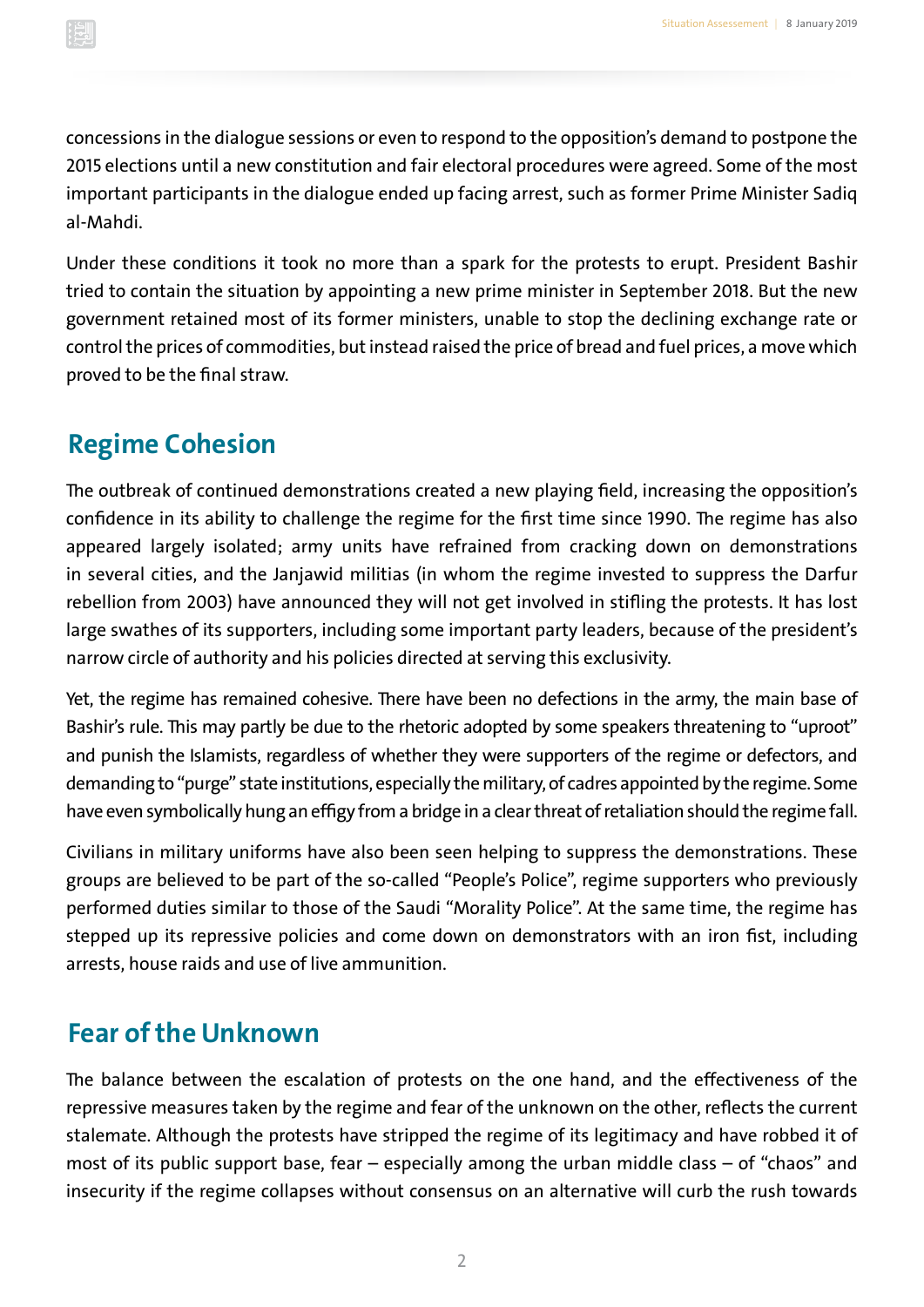<span id="page-5-0"></span>change. The regime has recently adopted a rhetoric warning of chaos, drawing comparisons with Yemen, Syria, and Libya. This scenario is unlikely because there are no regional forces willing to enter into a civil conflict in the event that it occurs, and because there are institutions and political parties in Sudan capable of engaging in dialogue. Sudan has tried pluralism and competitive elections several times, and attempts at democracy have always ended with a military coup. But the civil wars took place under the shadow of military rule, not under democracy.

The regime weaponized the fear of chaos and violence – alongside violent repression – to prevent a previous uprising in September 2013. They did this by promoting the idea that groups belonging to armed rebel militias were the ones leading the demonstrations and responsible for the arson and looting that accompanied them. In the current uprising, it is trying to follow the same strategy – but apparently, this time, with less success.

### **International Consensus Behind the Regime**

Paradoxically, the regime enjoys moderate support from all conflicting regional and international powers. While no country is willing to fight for it, no country seems keen to support the popular uprising against it. Saudi Arabia and the UAE fear the fall of a regime that is fighting alongside them in Yemen. It is well-known that Sudan was one of the few countries to respond to Saudi's call for ground troops to be sent to fight the Houthi rebels. The counterrevolutionary countries, such as Egypt, fear the success of any new popular revolution in the region that could breathe new life into the Arab Spring. On the other hand, the Sudanese regime enjoys clear Turkish support, as a result of the strong relations it has established with Ankara, especially in the last few years. Qatar does not support any action leading to the overthrow of the regime, which has refused to join the blockade despite Saudi pressure. It seems that the Russia-Iran axis also supports it, especially after the Sudanese president's recent visit to Damascus. He was the first Arab leader to visit Syria since the revolution broke out, opening the door for a "normalization" with the Syrian regime led by the UAE.

The regime also enjoys strong relations with China, which has stood by it since it came to power in June 1989 even under the international isolation imposed by the United States and its regional allies. China's support was pivotal in enabling the regime to support the armed insurgencies that overthrew the Ethiopian and Chadian regimes in 1991, at a time when Sudan was largely isolated because of its position on the 1991 Gulf War and stood accused of sponsoring terrorism. China (together with Malaysia) played a pivotal role in Sudan's oil extraction efforts at the end of the 1990s, setting a global precedent as the first time that non-Western companies extracted, processed and marketed oil. This allowed the regime to tighten its grip on power because of the financial resources garnered from oil exports. The protests also come at a time when Washington is reluctant to encourage any new changes in the region. US relations with the regime in Khartoum have also improved after resolving the most serious issues that led to its isolation and sanctions, namely its support for terrorism and the South Sudan question, which ended with its independence in 2011.